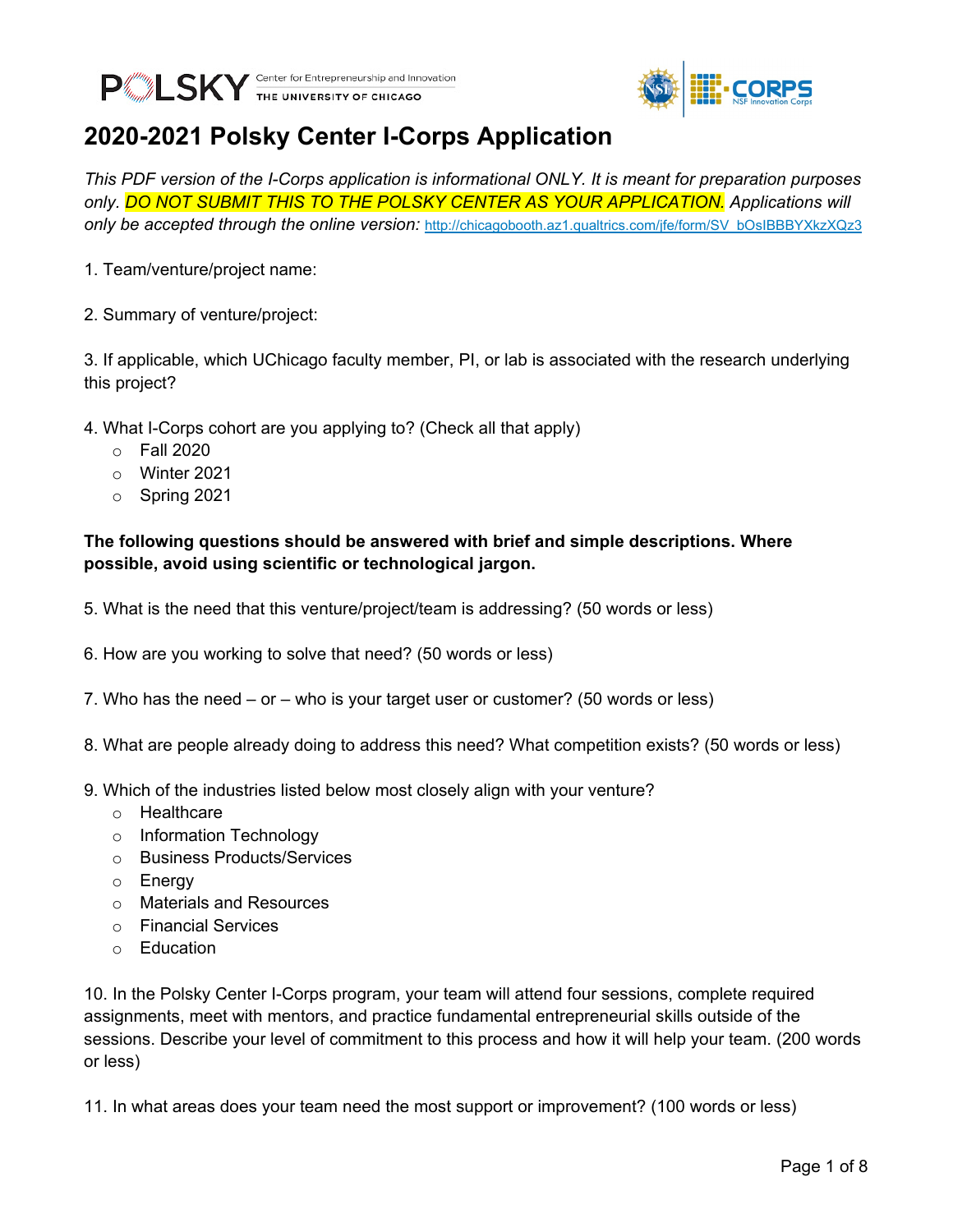



- 12. How have you previously engaged with the Polsky Center? (Check all that apply)
	- o Workshops or events
	- o Polsky Course: Entrepreneurship for Science and Medicine
	- o Polsky Course: Introduction to Venture Capital
	- o Polsky Exchange Member
	- o Innovation Fund applicant
	- o Innovation Fund recipient
	- o New Venture Challenge (all tracks)
	- o Technology Commericalization and Licensing Office
	- o Other
- 13. How were you referred to or how did you find out about the Polsky I-Corps Program?
	- o Email marketing
	- o Printed flyer
	- o Internet search
	- o I-Corps website
	- o Personal referral (please indicate who referred you)
	- o Other
- 14. Team lead/main contact:

First name: Middle name/initial: Last name: Preferred name: Email address:

15. How is the team lead/main contact affiliated with the University of Chicago? (please pick the one that best describes current role)

- o Faculty
- o Alumnus
- o Undergraduate student
- o Master's student
- o Doctoral student
- o Post-doc
- o Staff (researcher)
- o Staff (non-researcher)
- o Unaffiliated with the University of Chicago
- o CRI researcher

16. What university division/school/office is the team lead/main contact affiliated with? (Check all that apply)

- o Argonne National Laboratory
- o Biological Sciences Division
- o Physical Sciences Division
- o Pritzker School of Molecular Engineering
- o Pritzker School of Medicine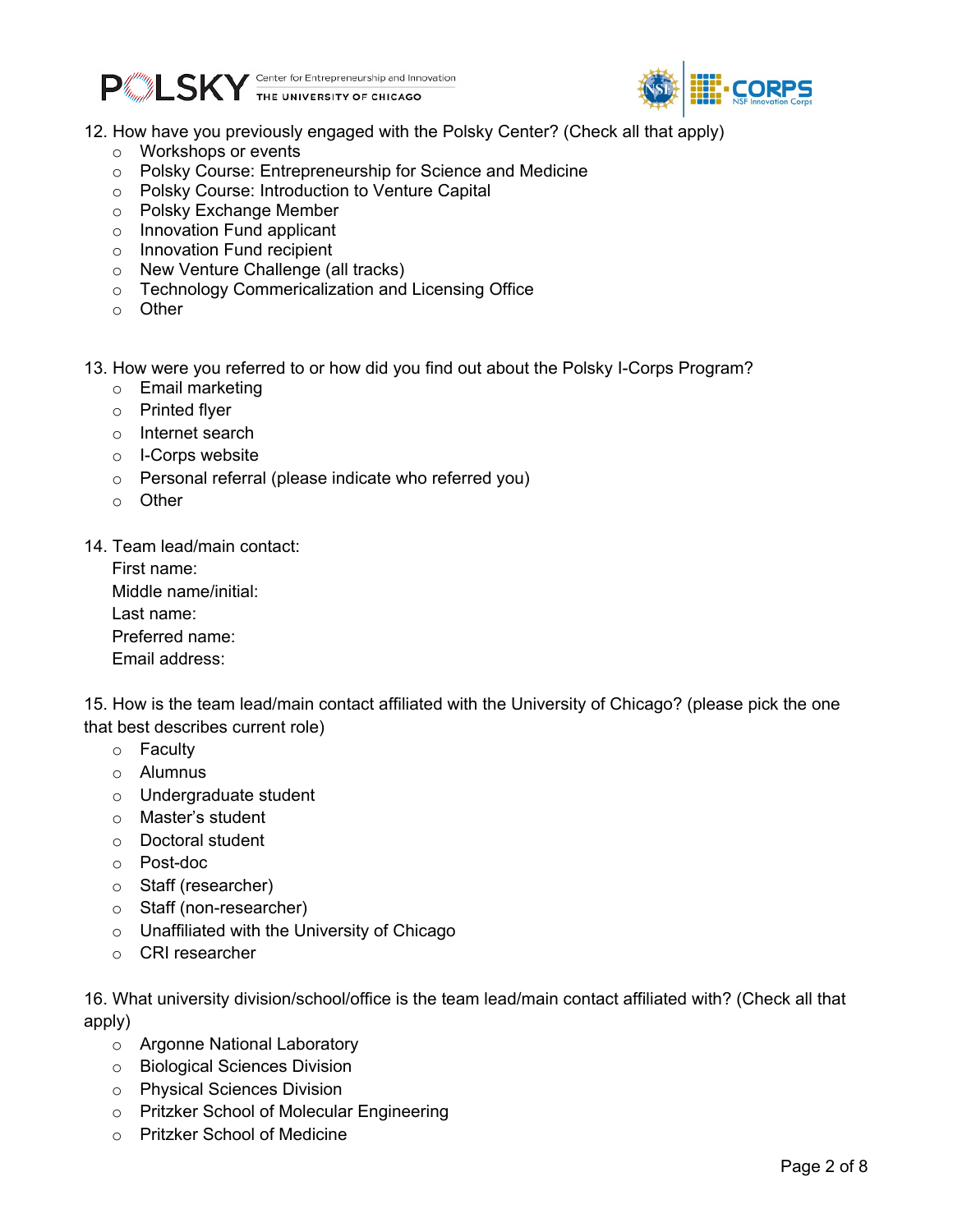



- o Fermilab
- o Harris School
- o Chicago Booth
- o Chicago Lab High School
- o Chicago Law
- o College
- o Graham School
- o Humanities Division
- o Social Sciences Division
- o Duchossois Family Institute
- o Other

17. Which Chicago Booth program is the team lead/main contact affiliated with?

- o Full-Time
- o Evening
- o Weekend
- o Executive
- o PhD

18. What is the team lead/main contact's highest degree attained or expected degree in progress at UChicago?

19. What is the team lead/main contact's UChicago graduation year or expected graduation year? (highest degree attained)

20. What is the team lead/main contact's CNET ID? Please provide this, it is important for program enrollment.

- 21. What organization is the main employer for the team lead/main contact?
- 22. What is the team lead/main contact's current job title?
- 23. Will the team lead/main contact attend the four I-Corps sessions? Yes/No
- 24. Team member #2: First name: Middle name/initial: Last name: Preferred name: Email address: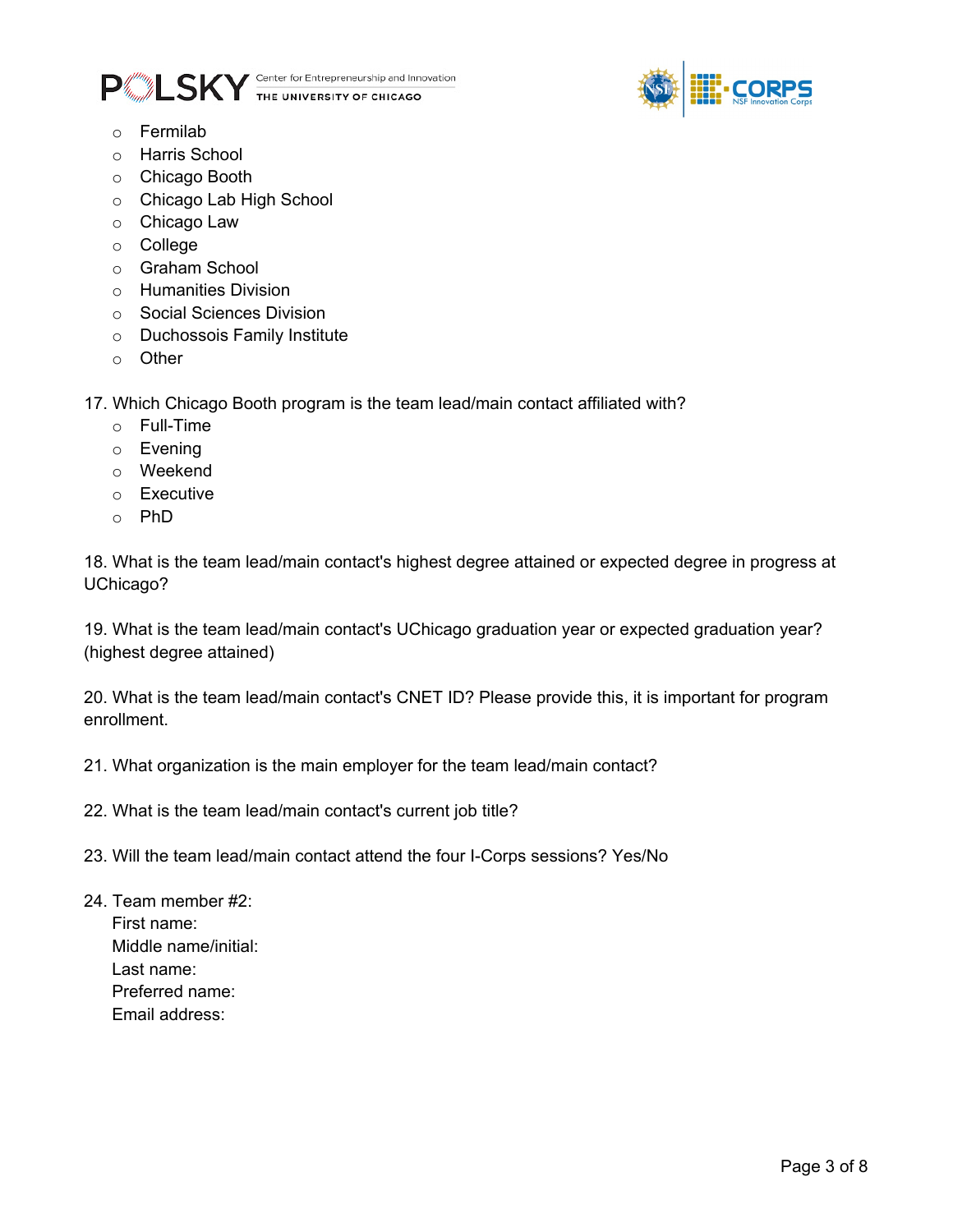



25. How is team member #2 affiliated with the University of Chicago? (please pick the one that best describes current role)

- o Faculty
- o Alumnus
- o Undergraduate student
- o Master's student
- o Doctoral student
- o Post-doc
- o Staff (researcher)
- o Staff (non-researcher)
- o Unaffiliated with the University of Chicago
- o CRI researcher

26. What university division/school/office is team member #2 affiliated with? (Check all that apply)

- o Argonne National Laboratory
- o Biological Sciences Division
- o Physical Sciences Division
- o Pritzker School of Molecular Engineering
- o Pritzker School of Medicine
- o Fermilab
- o Harris School
- o Chicago Booth
- o Chicago Lab High School
- o Chicago Law
- o College
- o Graham School
- o Humanities Division
- o Social Sciences Division
- o Duchossois Family Institute
- o Other

27. Which Chicago Booth program is team member #2 affiliated with?

- o Full-Time
- o Evening
- o Weekend
- o Executive
- o PhD

28. What is team member #2's highest degree attained or expected degree in progress at UChicago?

29. What is team member #2's UChicago graduation year or expected graduation year? (highest degree attained)

30. What is team member #2's CNET ID? *Please provide this, it is important for program enrollment.*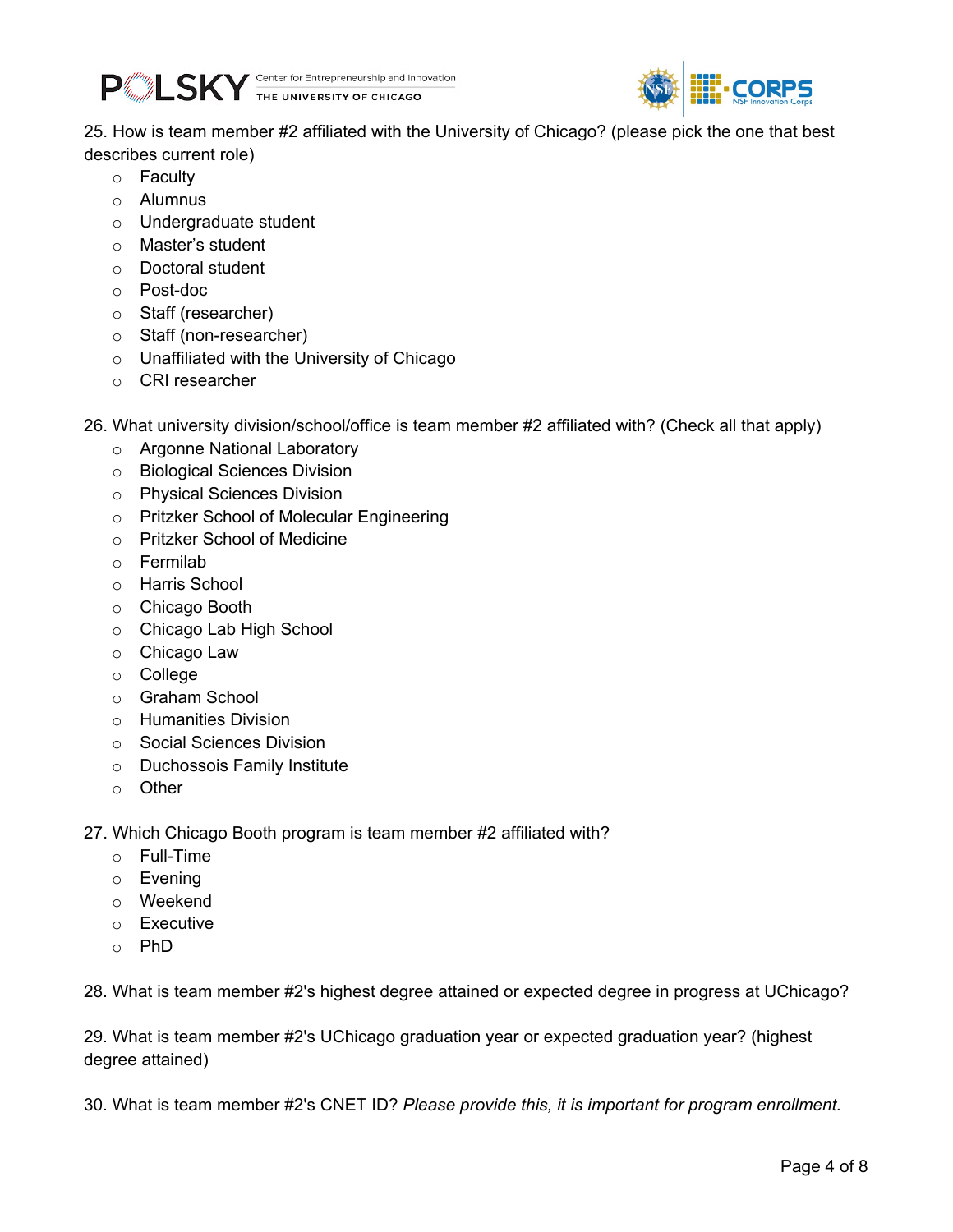



- 31. What organization is the main employer for team member #2?
- 32. What is team member #2's current job title?
- 33. Will team member #2 attend the four I-Corps sessions? Yes/No
- 34. Do you have any additional teammates? Yes/No
- 35. Team member #3:

First name:

Middle name/initial:

Last name:

Preferred name:

Email address:

37. How is team member #3 affiliated with the University of Chicago? (please pick the one that best describes current role)

- o Faculty
- o Alumnus
- o Undergraduate student
- o Master's student
- o Doctoral student
- o Post-doc
- o Staff (researcher)
- o Staff (non-researcher)
- o Unaffiliated with the University of Chicago
- o CRI researcher

38. What university division/school/office is team member #3 affiliated with? (Check all that apply).

- o Argonne National Laboratory
- o Biological Sciences Division
- o Physical Sciences Division
- o Pritzker School of Molecular Engineering
- o Pritzker School of Medicine
- o Fermilab
- o Harris School
- o Chicago Booth
- o Chicago Lab High School
- o Chicago Law
- o College
- o Graham School
- o Humanities Division
- o Social Sciences Division
- o Duchossois Family Institute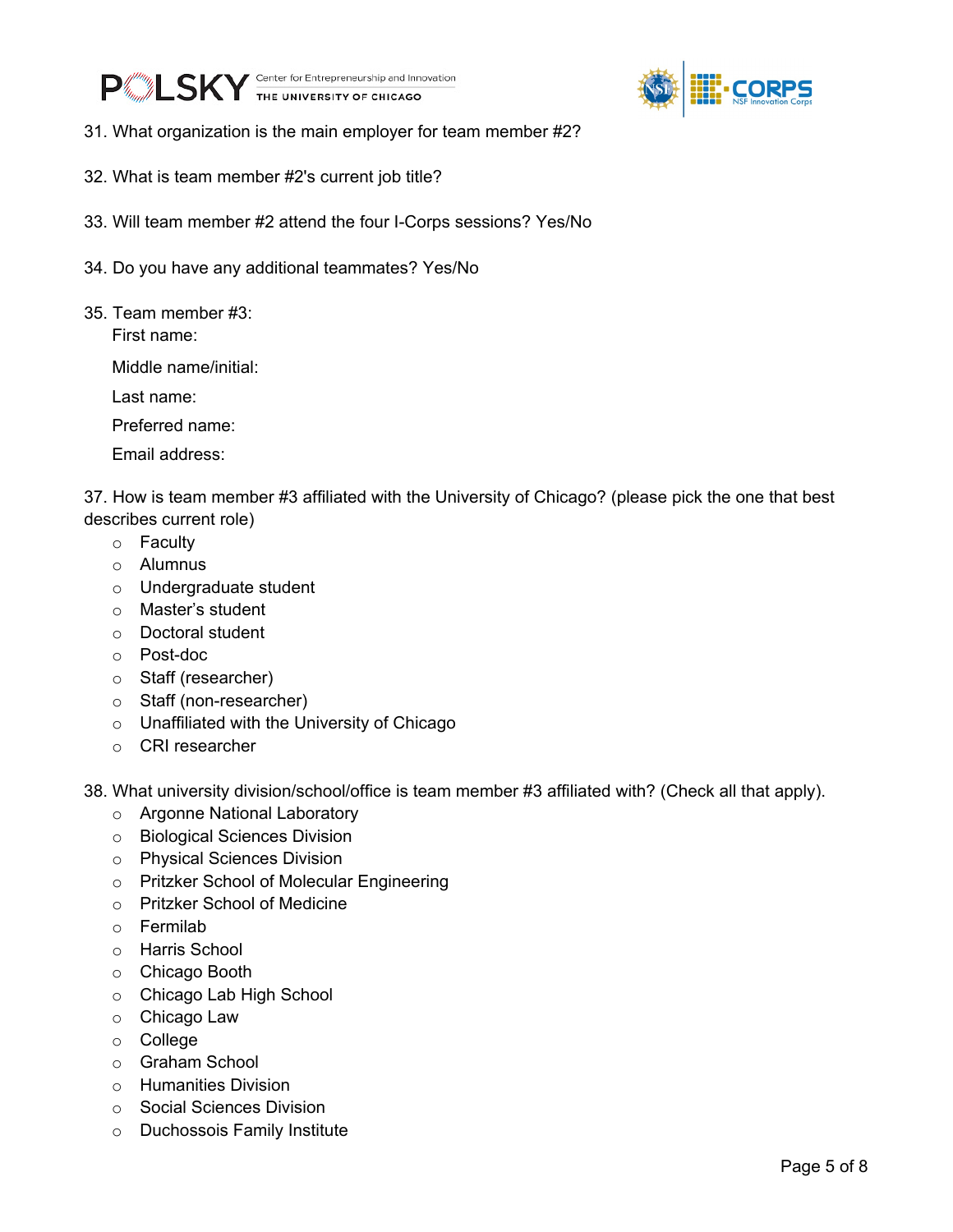



- o Other
- 39. Which Chicago Booth program is team member #3 affiliated with?
	- o Full-Time
	- o Evening
	- o Weekend
	- o Executive
	- $\circ$  PhD

40. What is team member #3's highest degree attained or expected degree in progress at UChicago?

41. What is team member #3's UChicago graduation year or expected graduation year? (highest degree attained)

- 42. What is team member #3's CNET ID? *Please provide this, it is important for program enrollment.*
- 43. What organization is the main employer for team member #3?
- 44. What is team member #3's current job title?
- 45. Will team member #3 attend the four I-Corps sessions? Yes/No
- 46. Do you have any additional teammates? Yes/No
- 47. Team member #4: First name:
	- Middle name/initial:
	- Last name:
	- Preferred name:
	- Email address: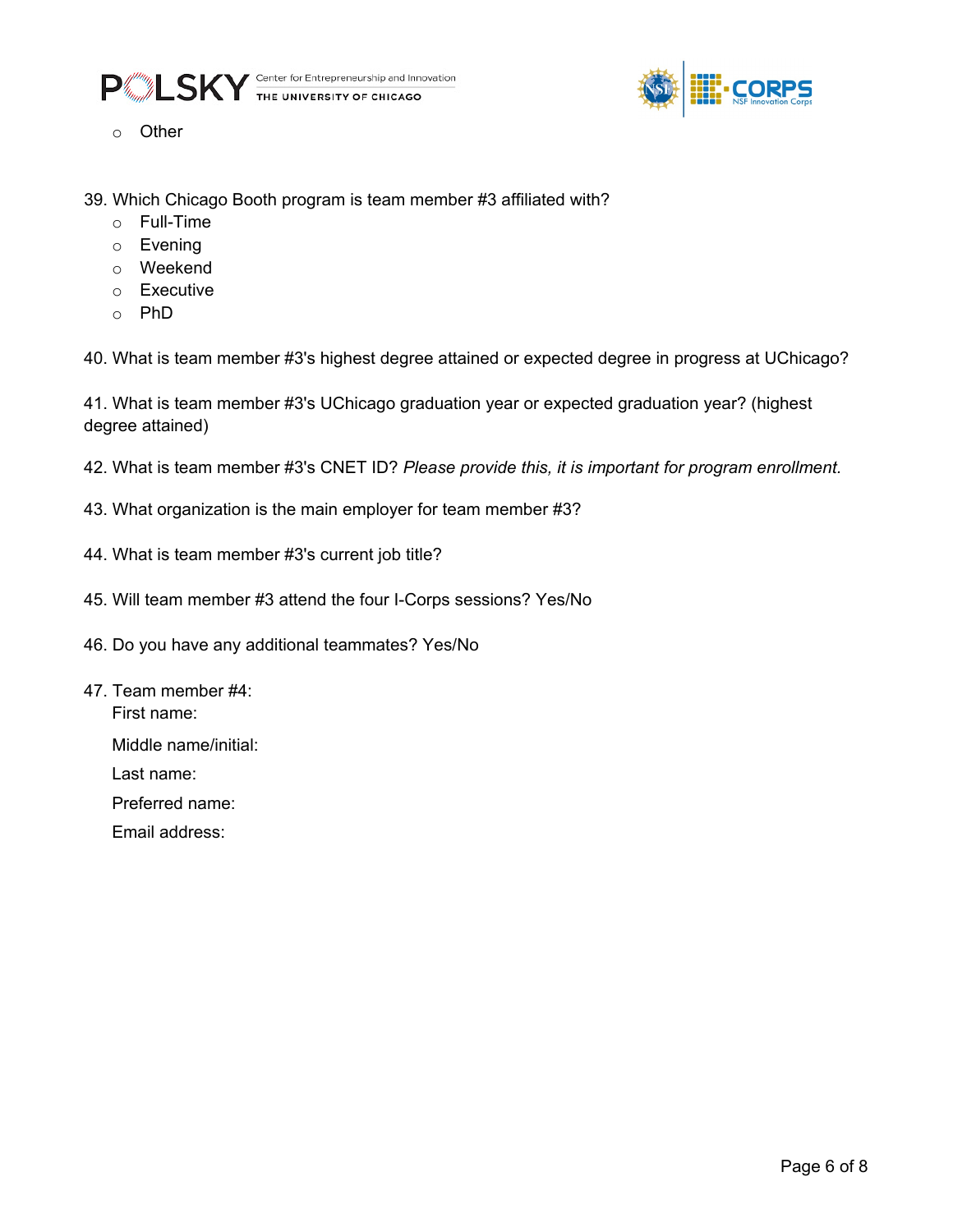



48. How is team member #4 affiliated with the University of Chicago? (please pick the one that best describes current role)

- o Faculty
- o Alumnus
- o Undergraduate student
- o Master's student
- o Doctoral student
- o Post-doc
- o Staff (researcher)
- o Staff (non-researcher)
- o Unaffiliated with the University of Chicago
- o CRI researcher

49. What university division/school/office is team member #4 affiliated with? (Check all that apply)

- o Argonne National Laboratory
- o Biological Sciences Division
- o Physical Sciences Division
- o Pritzker School of Molecular Engineering
- o Pritzker School of Medicine
- o Fermilab
- o Harris School
- o Chicago Booth
- o Chicago Lab High School
- o Chicago Law
- o College
- o Graham School
- o Humanities Division
- o Social Sciences Division
- o Duchossois Family Institute
- o Other

50. Which Chicago Booth program is team member #4 affiliated with?

- o Full-Time
- o Evening
- o Weekend
- o Executive
- o PhD

51. What is team member #4's highest degree attained or expected degree in progress at UChicago?

52. What is team member #4's UChicago graduation year or expected graduation year? (highest degree attained)

53. What is team member #4's CNET ID? *Please provide this, it is important for program enrollment.*